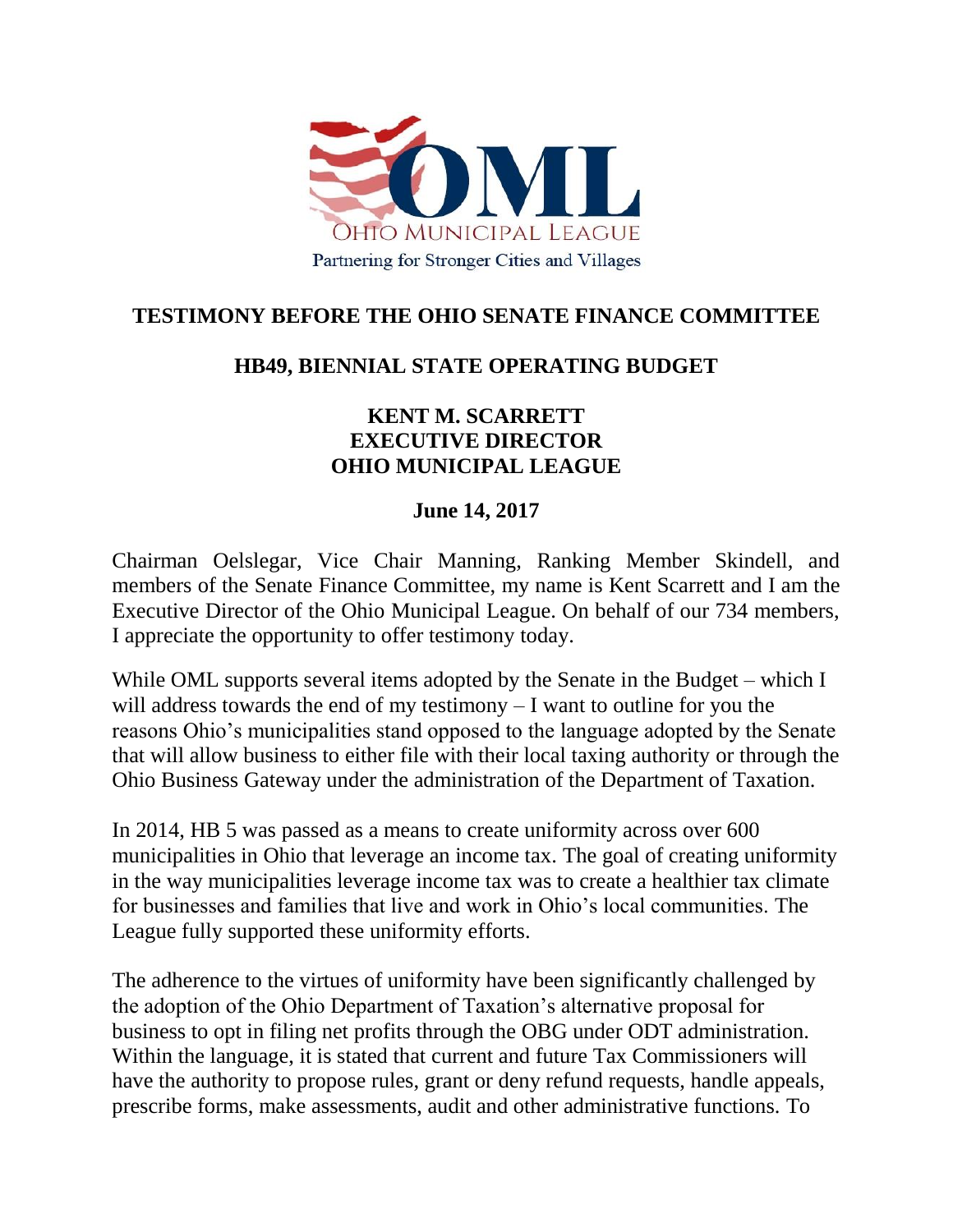put it more clearly; if this language becomes law, there will be unequal treatment of taxpayers throughout Ohio. Any business who opts in to file through OBG will be subject to different rules and fees than perhaps its neighbor within the same municipality. Those businesses will, in effect, be subject to an entirely different set of laws. This language not only calls into question serious concerns not only about efficiency, but also about equity and fairness.

This language in no way relieves any administrative burden from municipalities, who will still have to track returns filed by all businesses in order to reconcile accounts, regardless of whether or not that business files through the municipality or OBG. Municipal tax authorities will spend the same amount of money they spend now on administrating business net profit filings, and under this language, they will lose an additional 1% from each filing from every business that files through OBG. It relieves no administrative burdens while incurring extra cost. And while municipalities currently receive their money from net profits filings in real time, filings through the OBG will only be distributed monthly, disrupting cash flow and forcing municipalities to budgeting and payments accordingly.

A municipality's ability to ensure compliance in business filings is vital for the protection of all taxpayers. This language wrests that control away from the very entity best positioned to ensure each business within their jurisdiction has filed. Instead, municipalities will be regulated to merely requesting the Department of Taxation review a return. The Department is under no statutory obligation to comply with that request.

The Ohio Municipal League also wonders why the language mandates that businesses are locked-in to filing through OBG for a period of five years if ODT is truly confident OBG is an efficient, user-friendly businesses would choose to use. The language mandates ODT administer OBG filings starting January 1, 2018, but the current rebuild will not be completed until 2019. Even then, it will not be able to interface with tax preparer software or accept attachments – two vital requests the business community itself, along with the CPAs, have repeatedly made. And should a business request to opt out of filing through OBG, the Department of Taxation can deny that request – and that denial is not appealable.

In addition to removing this language and returning to the House-passed version of the Budget language, we respectfully ask that the Senate also remove the elimination of the "throwback" provision, which creates a "nexus to nowhere" for municipalities with warehouse or distribution centers and will greatly infringe upon their ability to generate revenue.